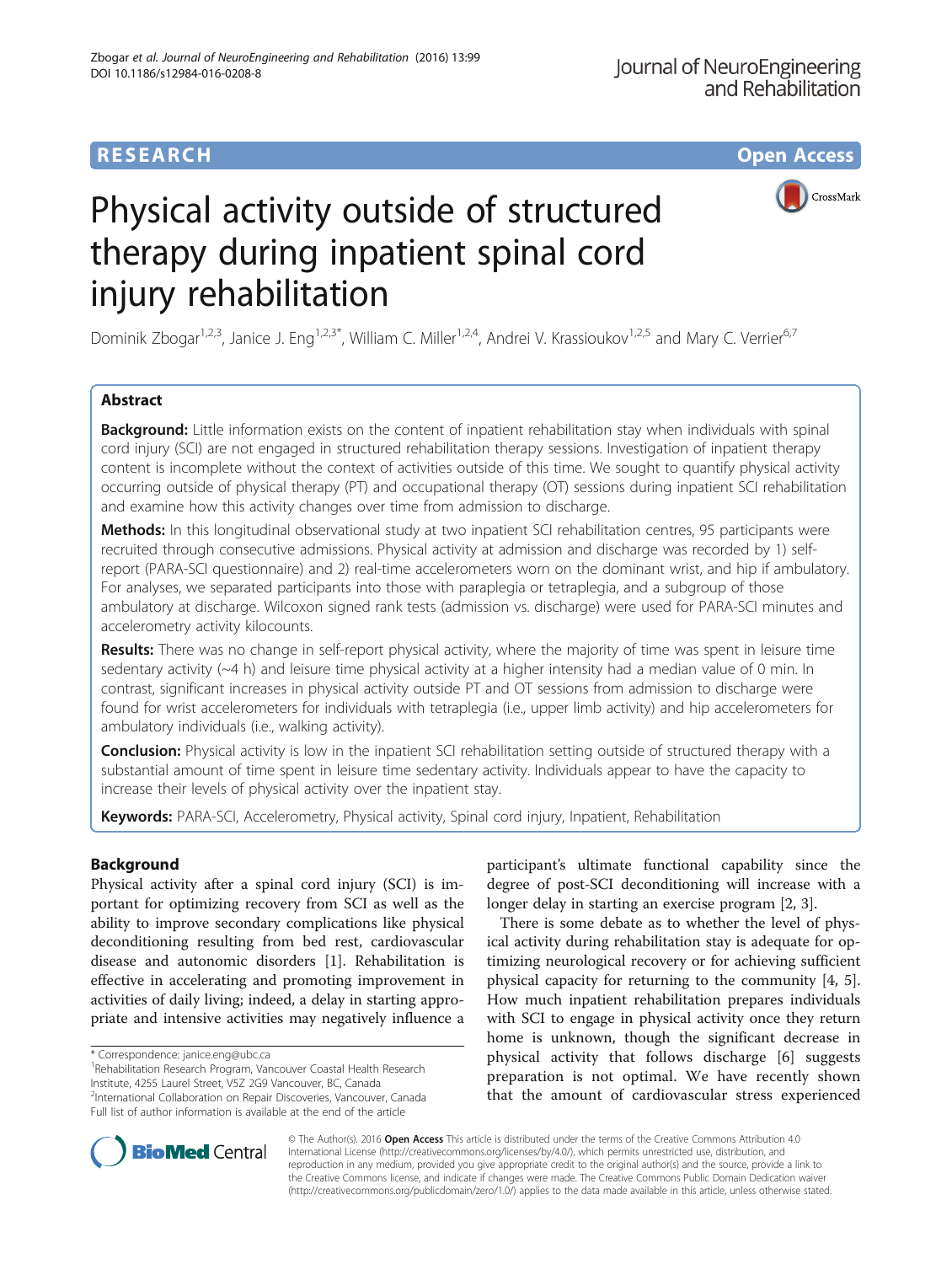during physical therapy (PT) and occupational therapy (OT) is negligible [\[7](#page-9-0)], despite these being the most active times of the day according to participant selfreport [\[8](#page-9-0)]. As time in therapy makes up only a small proportion of a patient's day, it is important to develop an understanding of physical activity levels outside of rehabilitation therapy sessions in order to put time spent in PT and OT in context as well as assess the overall daily physical activity that the patient is experiencing. While some studies have evaluated therapy intensity or content during structured therapy [[6, 9](#page-9-0)–[14](#page-9-0)] this study is unique in that it captures physical activity outside of structured rehabilitation sessions and does so using both a self-report interview and a real-time, objective measure (accelerometry).

This study had two objectives. Objective 1: To quantify physical activity during inpatient rehabilitation outside of PT and OT sessions. Objective 2: To examine how or if physical activity outside of structured therapy changes over time from admission to discharge. We hypothesized that physical activity would be low, but would increase from admission to discharge.

# **Methods**

# Participants

Participants were a consecutive sample of traumatic and non-traumatic SCI admissions to inpatient care at two Canadian rehabilitation centres in two provinces. Nontraumatic SCI was defined as SCI resulting from spinal stenosis, tumour, ischemia, transverse myelitis, and infection [\[15](#page-9-0)]. Ambulatory participants were defined as those who were independently ambulatory (with or without assistive devices) at the time of the discharge assessment. Participants were excluded if they had a traumatic brain injury that significantly affected the content and delivery of therapy, if consent could not be obtained within the first week of admission, or if their length of stay in rehabilitation was projected to be less than 4 weeks as it precluded the ability to collect admission and discharge data.

As displayed in Fig. 1, data were collected over 2 weekdays in the second week after admission and over 2 weekdays in the second-last week before discharge to minimize bias from admission and discharge assessments and discharge planning activities. On each data collection day, a research assistant met the participants in their rooms in the morning prior to breakfast before they had transferred from bed. At this time the participant put on the accelerometers and was reminded that they would be required to recall the events of their day that evening. In the evening of each day, when participants had transferred back to bed, the research assistant returned to collect the accelerometers and to administer the self-report physical activity questionnaire. In addition, information on the time of day when PT and OT sessions occurred was collected.

Approval for this study was obtained from the local university and health ethics boards and all participants provided informed consent before study enrolment.

# Physical activity measures

Actical accelerometers (Actical; Mini Mitter Co., Bend, OR) worn on the dominant wrist like a wrist watch quantified the amount and intensity of upper extremity activity using mean total activity kilocounts per day. The Actical accelerometer consists of a piezoelectric sensor that is responsive to acceleration, and hence deformation of the sensor results in a proportional charge. The signal is full wave rectified (i.e., absolute acceleration value) and filtered at a frequency range of 0.3–3 Hz, and then analog-to-digitally converted at a sampling rate of 32 Hz. The unit is sensitive to 0.05–2.0 G-force. The accelerometer record is integrated over 15 s as activity counts. Acceleration is detected in all three planes, although there is greater weighting for vertical

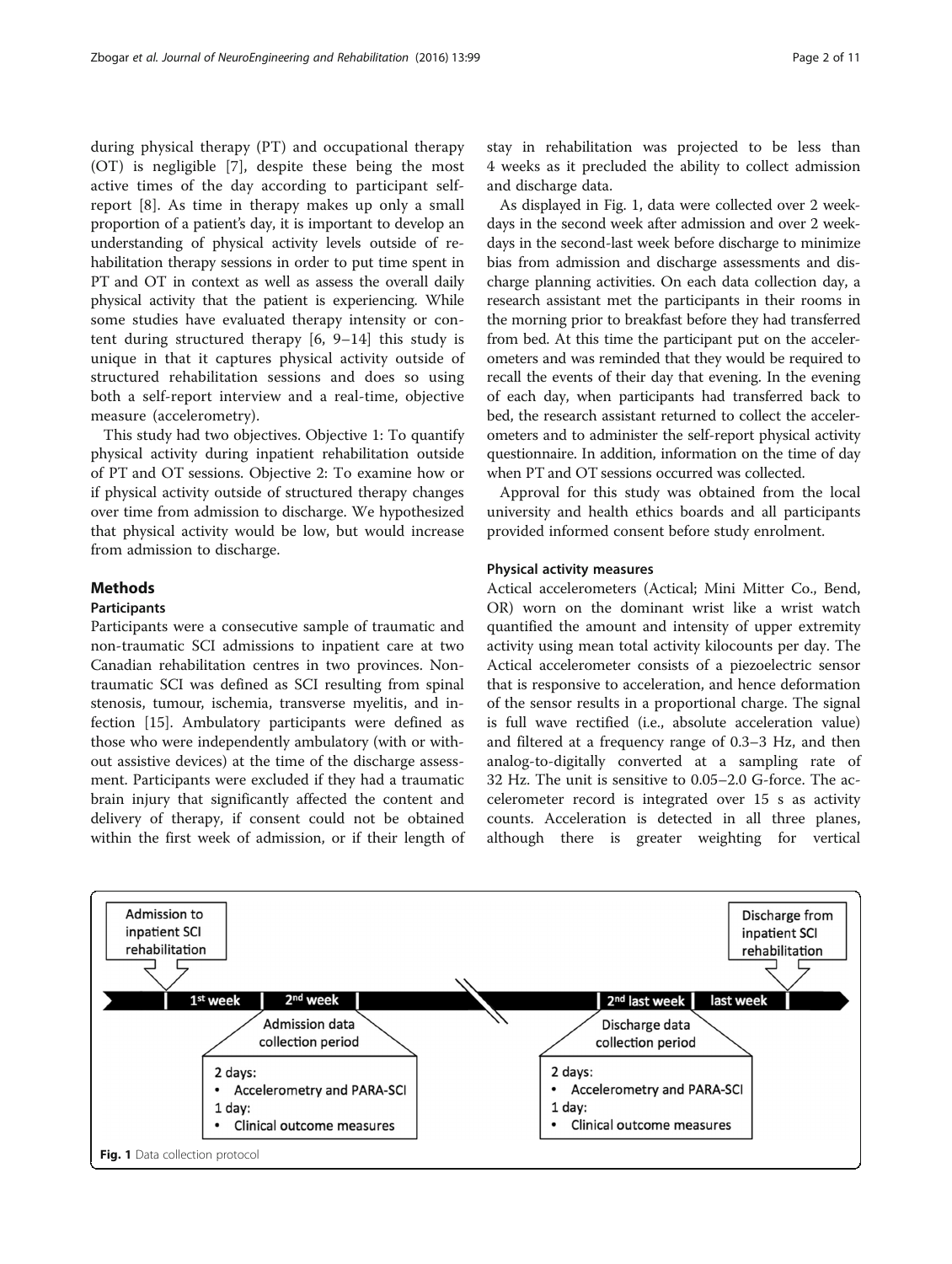accelerations. The specific algorithm to convert to activity counts is proprietary to Actical, although conversion from Actical counts to other accelerometer brands [[16](#page-9-0)] as well as to estimates of energy expenditure has been established [[17\]](#page-9-0). Increased activity counts may indicate longer wear time, more movement, and/or greater intensity of movement. Ambulatory individuals also wore an accelerometer on the right hip secured with a waist strap to detect the number of steps using the stepcount function of the accelerometer. Wrist and hip accelerometers have shown test retest reliabilty coefficients of 0.89 and 0.74, respectively over separate inpatient rehabilitation days [[18](#page-9-0)].

Participants completed the Physical Activity Recall Assessment for People with SCI (PARA-SCI), found valid and reliable in community dwelling individuals with SCI [\[19](#page-9-0), [20\]](#page-9-0). This self-report questionnaire is administered via a semi-structured interview. The PARA-SCI measures the amount of physical activity individuals with SCI accumulate over a day and provides an estimate of time (in minutes) spent participating in mild, moderate and heavy intensity physical activities, as well as activities with no intensity ("nothing at all") [[21\]](#page-9-0).

For the purpose of this study, the four intensities of the PARA-SCI were binned into two categories: 'lower intensity' comprising nothing or mild intensity and 'higher intensity' comprising moderate or heavy intensity. Moderate and heavy physical activity are intensities recommended by exercise guidelines for accruing health benefits in able-bodied healthy adults [\[22](#page-9-0)] and individuals with SCI [[23\]](#page-10-0). We also reported seven categories in the PARA-SCI for the minutes of physical activity undertaken for: 1) the total time the accelerometer was worn, 2) any activities outside of PT and OT sessions, and then subcategories of 3) leisure-time sedentary activity (e.g., watching TV, playing board games, talking to friends/ family, etc.), 4) activities of daily living (ADLs), (i.e., tasks which included feeding, transfers, toileting, bathing, dressing, walking or propelling a wheelchair), 5) appointments and educational/sedentary classes, 6) active group classes (organized classes including wheelchair skills, pulley, swimming pool, and hand classes), and 7) leisure-time physical activity (any physical activity intentionally engaged in by the participant outside of formal therapy times that is not an ADL).

#### Clinical outcome measures

Clinical outcome measures of upper and lower extremity function were collected on a separate day within the admission and discharge data collection periods.

Grip strength was tested using a hand held Jamar Dynamometer (Nicholas MMT, Lafayette Instrument, Lafayette, IN). Participants performed 3 maximal voluntary contractions, with at least 30 s of rest between trials.

The 3 trials were averaged to obtain a mean score in kilograms. All measurements were taken with the participant seated, with the elbow bent at 90° and the hand in a neutral position. This test has proven reliable and valid for assessing manual grip in both healthy and handinjured populations [[24](#page-10-0), [25](#page-10-0)].

The Graded Redefined Assessment of Strength, Sensibility and Prehension (GRASSP) was used with participants with tetraplegia to evaluate the muscle, sensory, and grasping function of study participants. The GRASSP involves scoring 6 functional tasks, assessing upper extremity strength via muscle testing, and assessing sensibility of the hands using monofilaments. Test scores are summed for a total score for each hand (ranging from 0 to 116) with higher scores indicating better hand function [[26](#page-10-0)]. The GRASSP has demonstrated reliability and validity in the SCI population [\[27\]](#page-10-0).

Participants with ambulatory ability were assessed with the Walking Index for Spinal Cord Injury (WISCI II), which gauges locomotor performance on a 0 to 20 hierarchical scale where higher scores indicate better ambulatory ability and accounts for the requirement of devices, braces, and physical assistance used to complete a 10-m distance. The WISCI II is reliable and valid in the SCI population [[28](#page-10-0)].

The 10 Meter Walk Test (10MWT) is a measure of functional capacity. For this test, ambulatory participants walk 14-m while being timed at their comfortable pace and at their maximal pace. The first and last 2 m are eliminated from the speed calculation to negate acceleration/deceleration effects [\[29\]](#page-10-0). The 10MWT has been shown to have excellent reliability and validity in incomplete SCI [\[30\]](#page-10-0).

Also, descriptive information was collected for age, gender, plegia type (paraplegia/tetraplegia), aetiology (traumatic or nontraumatic), American Spinal Injury Association Impairment Scale grade, [[31](#page-10-0)] length of stay in acute care and length of stay in rehabilitation.

#### Data analyses

Descriptive statistics (means, standard deviations, medians, frequencies) for participant demographics, injury characteristics, and length of stay are included in Table [1.](#page-3-0) Wrist activity kilocounts, number of steps, and self-reported physical activity values were calculated by averaging measures collected over 2 days to obtain representative values of daily inpatient rehabilitation stay. Total day values (including time in and outside of PT and OT sessions) are included in Tables [3](#page-5-0), [4](#page-6-0) and [5](#page-6-0) for context only. For analysis we separated data by plegia type (tetraplegia and paraplegia) and ambulation status (participants who were able to ambulate by the time of their discharge assessment).

To quantify changes from admission to discharge from inpatient SCI rehabilitation, Wilcoxon signed rank tests were used for wrist accelerometry, step counts, self-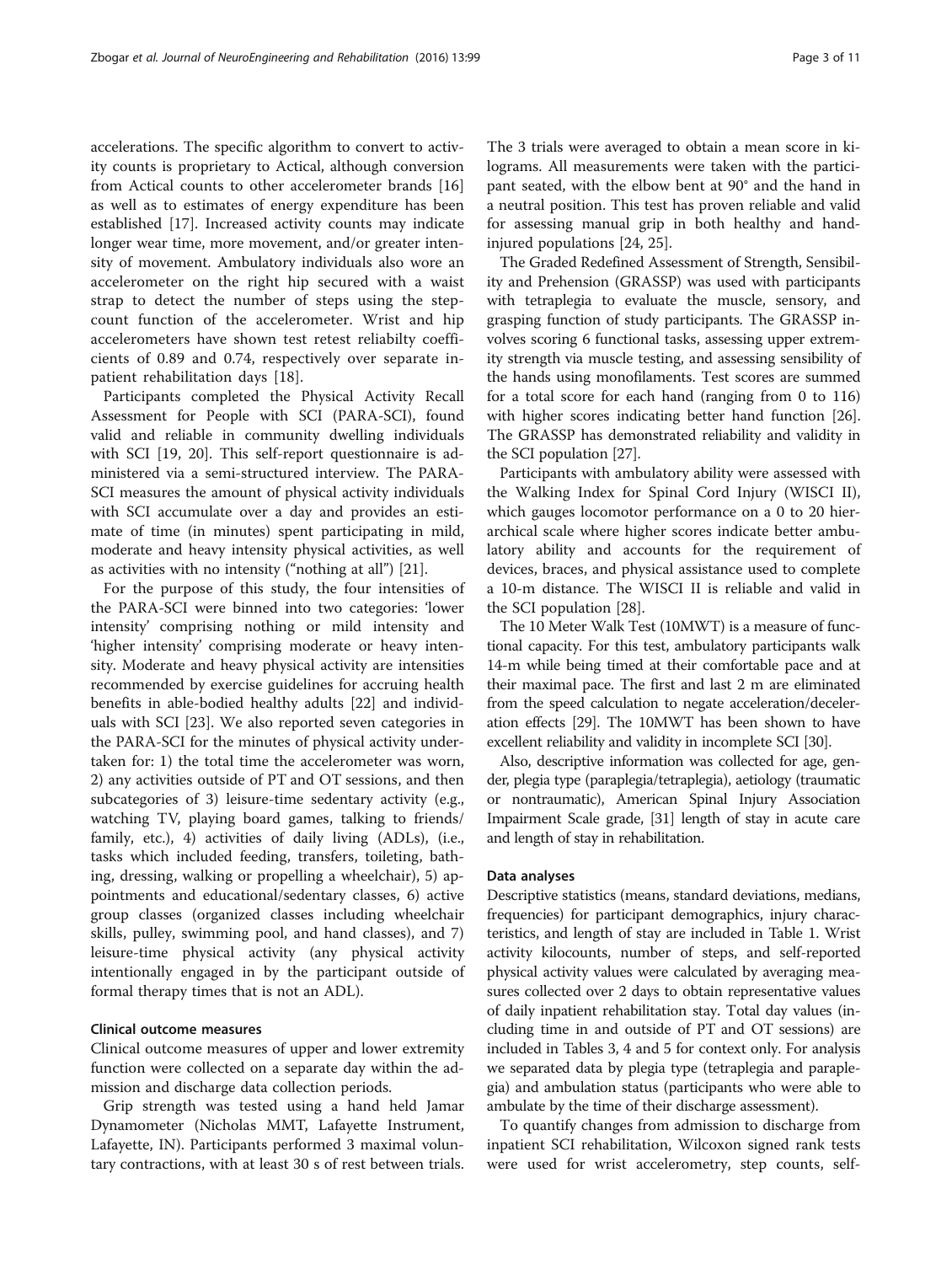| Variable                                   | All Patients              | Paraplegia              | Tetraplegia            | Ambulatory <sup>a</sup> |
|--------------------------------------------|---------------------------|-------------------------|------------------------|-------------------------|
| n                                          | 95                        | 53                      | 42                     | 33                      |
| Gender (M/F)                               | 68/27 (72/28)             | 37/16 (70/30)           | 31/11 (74/26)          | 24/9 (73/27)            |
| Traumatic/nontraumatic                     | 66/29 (70/30)             | 32/21 (60/40)           | 34/8 (81/19)           | 23/10 (70/30)           |
| Discharge AIS grade (A/B/C/D) <sup>b</sup> | 23/12/12/48 (24/13/13/50) | 13/6/9/25 (25/11/17/47) | 10/6/3/23 (24/14/7/55) | 1/2/0/30 (3/6/0/91)     |
| Age (years)                                | $49 \pm 18, 53$           | $48 \pm 18, 52$         | $51 \pm 17, 54$        | $51 \pm 17, 53$         |
| LOS in rehabilitation (days)               | $97 \pm 46, 95$           | $86 \pm 38, 76$         | $112 \pm 51, 118$      | $75 \pm 44, 63$         |
| LOS in acute care (days)                   | $39 \pm 39$ , 26          | $32 \pm 33, 22$         | $48 \pm 45, 31$        | $20 \pm 13, 16$         |

<span id="page-3-0"></span>Table 1 Demographic and SCI information for all patients and subgroups

n number of patients, Values are n  $\frac{100}{5}$  or mean ± 1SD, median; AIS American Spinal Injury Society Impairment Scale, LOS length of stay <sup>a</sup>The Ambulatory group is composed of a subset of all patients who were able to ambulate by the time of the discharge assessment

<sup>b</sup>While the AIS is valid for traumatic SCI, it has not been validated in non-traumatic SCI

reported physical activity for lower intensity and higher intensity, and clinical outcome measures at admission and discharge. The Z value and effect size  $(r = Z/\sqrt{n})$  $(0.1 = \text{small}$  effect,  $0.3 = \text{moderate}$  effect,  $0.5 = \text{large}$  effect) [[32](#page-10-0)] are documented. Reported values are medians unless stated otherwise.

Statistical software, SPSS 17 (SPSS Inc, Chicago, IL USA) was used for the analysis. A Benjamini-Hochberg correction (alpha value of 0.012) was calculated and employed to minimize the chance of type I error [\[33](#page-10-0)].

#### Results

Recruitment of participants is described in Fig. 2. Demographic information is presented in Table 1. There were statistically significant and clinically meaningful improvements for all clinical outcome measures (Table [2](#page-4-0)) from admission to discharge  $(p < 0.002)$  except grip strength for individuals with paraplegia.

#### Self-reported physical activity

For the PARA-SCI, there was no statistically significant change over time in self-reported physical activity minutes outside therapy for both individuals with paraplegia and tetraplegia at lower and higher intensities (Fig. [3\)](#page-4-0), and for any of the categories (e.g. ADL, leisure time physical activity, etc.) (Table [3](#page-5-0), Table [4](#page-6-0)).



For individuals with paraplegia, 20 min of time outside of therapy was perceived to be higher intensity activity. Investigation of the subcomponents of time spent outside of PT and OT sessions reveals that ~50% of all time was spent engaged in leisure time sedentary activity. ADLs accounted for a further 37% of time. The amount of time spent in leisure time physical activity and in physically active group classes at a higher self-reported intensity amounted to a median value of 0 min (Table [3](#page-5-0)).

For individuals with tetraplegia, 22 min of the total waking hours outside of therapy were perceived to be higher intensity activity. We found that  $~145\%$  of all time was spent engaged in leisure time sedentary activity and ADLs accounted for  $\sim$ 38% of time. A negligible amount of time was spent in leisure time physical activity and physically active group classes at a higher intensity, with a reported median value of 0 min at admission and discharge (Table [4](#page-6-0)).

#### Instrumented measures of physical activity

Individuals with paraplegia accrued two or more times the upper extremity physical activity counts measured by wrist accelerometers compared to individuals with tetraplegia (Table [5\)](#page-6-0). Activity kilocounts outside of PT and OT for individuals with paraplegia did not change significantly from admission (151 kilocounts) while individuals with tetraplegia experienced a significant increase in kilocounts during time outside of therapy (Fig. [4\)](#page-7-0).

For the subset of individuals who were ambulatory (Table [5,](#page-6-0) Fig. [5](#page-8-0)), walking steps measured by hip accelerometry increased significantly during time outside of therapy.

#### **Discussion**

# Self-reported physical activity

Time outside therapy constitutes the majority of a participant's waking hours and herein lies a substantial opportunity for increasing physical activity. Regardless of plegia type or measurement time, ADLs and appointments/educational classes account for ~45% of time that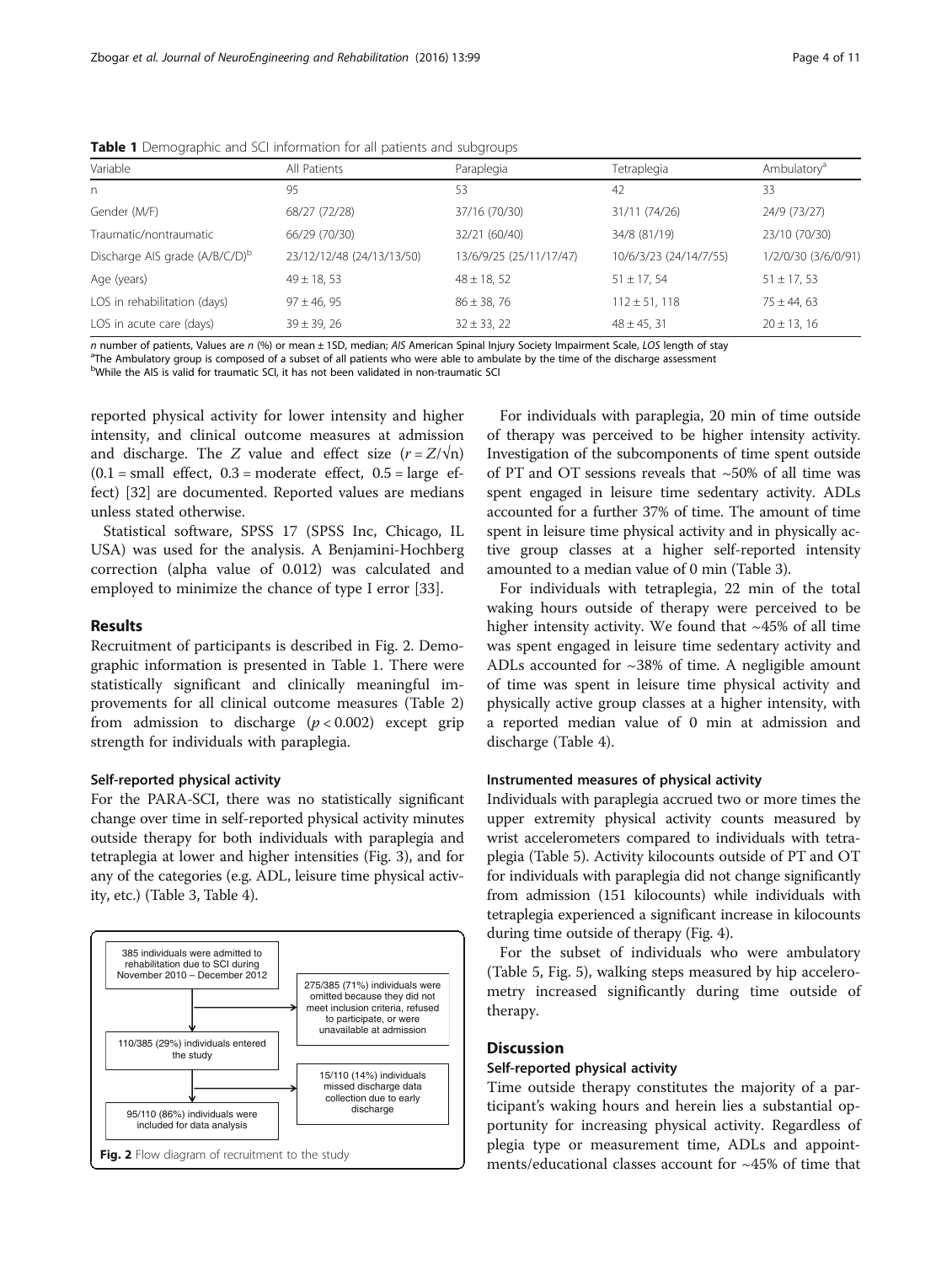|                                | Admission        | Discharge          | $Z$ value | р           | effect size |
|--------------------------------|------------------|--------------------|-----------|-------------|-------------|
| Particiapants with paraplegia  |                  |                    |           |             |             |
| Grip strength, (kg)            | $36.23 - 47$     | 39, 24 - 48        | $-0.87$   | 0.38        | $-0.08$     |
| Participants with tetraplegia  |                  |                    |           |             |             |
| Grip strength, (kg)            | $0, 0 - 6.7$     | $5.9, 0 - 17.2$    | $-3.10$   | $0.002*$    | $-0.35$     |
| GRASSP                         | 70.33-98         | 87.43-106          | $-3.76$   | $< 0.0001*$ | $-0.48$     |
| <b>Ambulatory Participants</b> |                  |                    |           |             |             |
| 10MWT-comfortable. (m/s)       | $0.11, 0 - 0.65$ | $0.77.0.37 - 1.11$ | $-4.60$   | $< 0.0001*$ | $-0.59$     |
| 10MWT- maximal, (m/s)          | $0.16, 0 - 0.87$ | 1.04. 0.64-1.39    | $-4.51$   | $< 0.0001*$ | $-0.58$     |
| WISCI II                       | $8, 0 - 13$      | $19, 13 - 20$      | $-4.01$   | $< 0.0001*$ | $-0.53$     |

<span id="page-4-0"></span>Table 2 Clinical outcome measures at admission and discharge from inpatient rehabilitation

All values are median, Q1–Q3, \*p  $\leq$  0.012 (Benjamini-Hochberg corrected significance level), GRASSP graded redefined assessment of strength, sensibility and prehension, 10MWT 10 meter walk test, WISCI II walking index for spinal cord injury II

is a necessary and unchangeable part of the day. However, the largest portion of the day is composed of leisure time sedentary activity (watching television, reading, playing games, socializing, etc.), which made up between 235 and 290 min or between 45 and 50% of time. In other words, there are about 4 h in a day potentially available for participants to engage in further physical activity.

While it is recognized that inpatient rehabilitation provides an opportunity to gradually increase physical activity levels in a supervised setting, one goal could be to reach SCI specific physical activity guidelines that recommend individuals accumulate, at a minimum, 20 min of moderate to vigorous intensity aerobic activity twice per week to receive cardiovascular benefit, and an additional two times per week on muscle strengthening

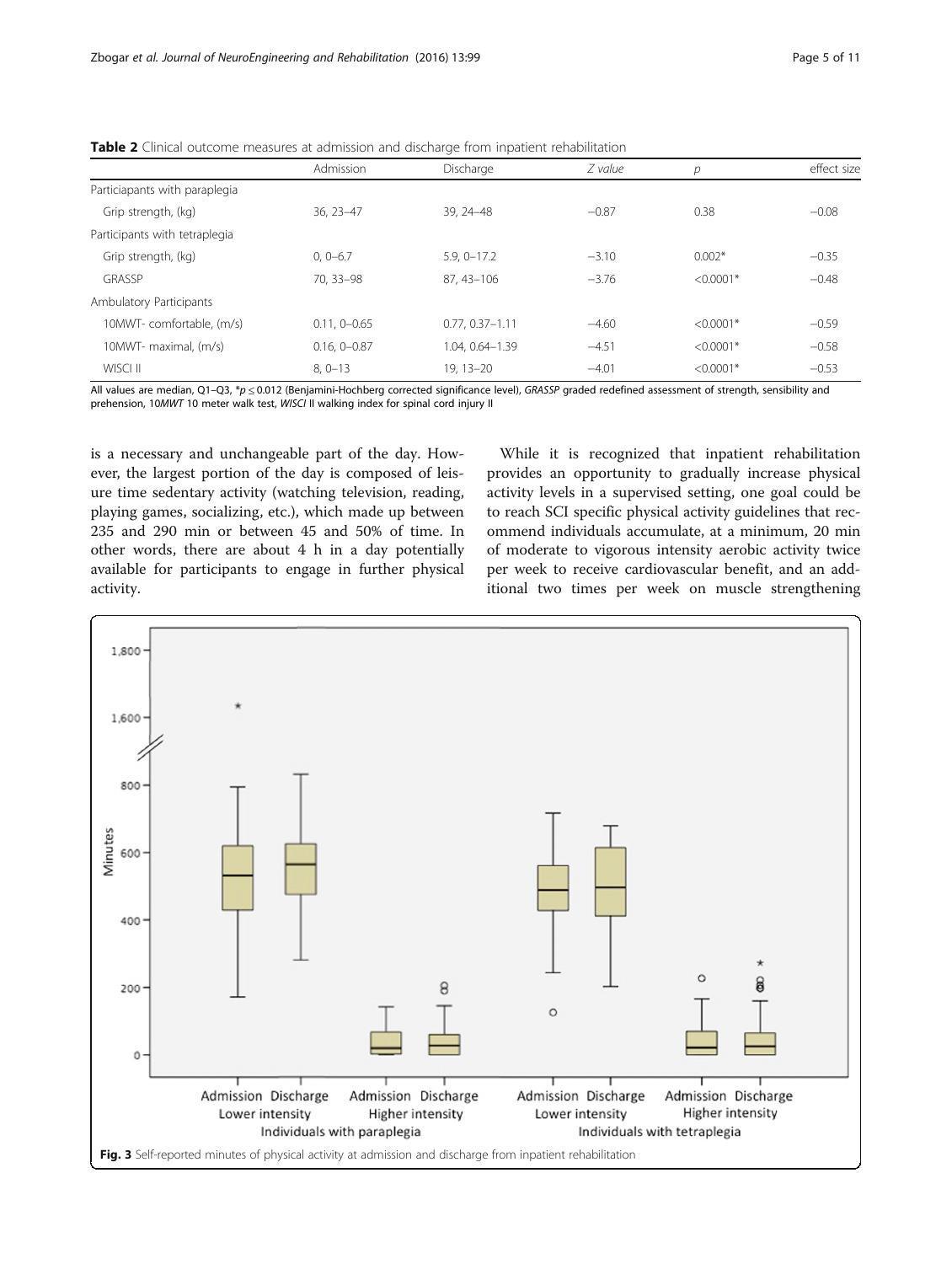|                                               | Admission    | Discharge    | Z value                   | $\overline{p}$ | effect size               |
|-----------------------------------------------|--------------|--------------|---------------------------|----------------|---------------------------|
| Minutes of all physical activity intensities  |              |              |                           |                |                           |
| Total Day (including PT/OT)                   | 663, 567-755 | 671, 607-777 | $\widetilde{\phantom{m}}$ | $\sim$         |                           |
| Outside PT/OT only                            | 555, 468-657 | 587, 526-685 | $\widetilde{\phantom{m}}$ | $\sim$         | $\sim$                    |
| Leisure time sedentary activity               | 290, 183-371 | 275, 201-356 | $\sim$                    |                | $\sim$                    |
| Activities of daily living                    | 196, 153-243 | 209, 166-265 | $\sim$                    |                |                           |
| Appts, educational classes, etc.              | $36, 8 - 55$ | $30, 5 - 68$ | $\widetilde{\phantom{m}}$ | $\sim$         | $\widetilde{\phantom{m}}$ |
| Leisure time physical activity                | $10, 0 - 31$ | $10, 0 - 51$ | $\sim$                    | $\sim$         | $\sim$                    |
| Physically active group classes               | $0, 0 - 16$  | $0, 0 - 30$  | $\widetilde{\phantom{m}}$ | $\sim$         | $\sim$                    |
| Minutes of lower intensity physical activity  |              |              |                           |                |                           |
| Total Day (including PT/OT)                   | 557, 459-649 | 580, 498-681 | $\widetilde{\phantom{m}}$ | $\sim$         | $\sim$                    |
| Outside PT/OT only                            | 532, 410-626 | 565, 471-633 | $-1.84$                   | 0.066          | $-0.18$                   |
| Leisure time sedentary activity               | 290, 183-371 | 275, 201-356 | $-0.62$                   | 0.54           | $-0.06$                   |
| Activities of daily living                    | 186, 141-213 | 193, 150-258 | $-1.50$                   | 0.13           | $-0.15$                   |
| Appts, educational classes, etc.              | $36, 8 - 55$ | $30, 5 - 68$ | $-0.28$                   | 0.78           | $-0.03$                   |
| Leisure time physical activity                | $0.0 - 10$   | $0.0 - 11$   | $-0.49$                   | 0.62           | $-0.05$                   |
| Physically active group classes               | $0, 0 - 0$   | $0, 0 - 18$  | $-1.86$                   | 0.063          | $-0.18$                   |
| Minutes of higher intensity physical activity |              |              |                           |                |                           |
| Total Day (including PT/OT)                   | 106, 72-133  | 93, 60-120   | $\sim$                    | $\sim$         | $\sim$                    |
| Outside PT/OT only                            | $20, 2 - 68$ | $28, 0 - 61$ | $-0.42$                   | 0.68           | $-0.04$                   |
| Leisure time sedentary activity               | $\mathbf{0}$ | 0            | $\sim$                    | $\sim$         | $\sim$                    |
| Activities of daily living                    | $7,0-31$     | $0, 0 - 30$  | $-0.86$                   | 0.39           | $-0.08$                   |
| Appts, educational classes, etc.              | $\mathbf 0$  | $\mathbf{0}$ | $\sim$                    | $\sim$         | $\sim$                    |
| Leisure time physical activity                | $0, 0 - 10$  | $0, 0 - 26$  | $-1.57$                   | 0.12           | $-0.15$                   |
| Physically active group classes               | $0, 0 - 0$   | $0, 0 - 0$   | $-0.08$                   | 0.94           | $-0.01$                   |

<span id="page-5-0"></span>Table 3 Individuals with paraplegia: Self-reported minutes of physical activity at admission and discharge from inpatient rehabilitation

All values are median,Q1-Q3; p ≤ 0.012 (Benjamini-Hochberg corrected significance level); PT physical therapy, OT occupational therapy, Appts appointments

[[23\]](#page-10-0). Notably, our data shows that individuals perceive that they are engaged in moderate and heavy intensity activity for a median 20 to 28 min outside of physical and occupational therapy. However, the biggest contributor of this time is the median 7 to 10 min of higher intensity ADLs, and previous research shows that ADLs do not adequately challenge cardiovascular fitness in persons with SCI [\[4,](#page-9-0) [34](#page-10-0), [35](#page-10-0)]. This is likely due to the nature of ADLs; they occur most often in very short bouts. Current guidelines indicate that physical activity bouts must be  $\geq$ 10 min to confer cardiovascular benefit [\[22,](#page-9-0) [36](#page-10-0)].

Just prior to returning to the community, participants were spending a median  $\sim$ 10 min on leisure time physical activity of any intensity with over half of participants reporting no leisure time physical activity whatsoever. Our findings reflect those of Martin Ginis et al. [[37](#page-10-0)] who showed that half of community dwelling individuals with chronic SCI reported no leisure time physical activity. Given the low levels of leisure time physical activity undertaken during inpatient rehabilitation, it is not surprising then, that most individuals do not go on to have active lives. Perhaps an introduction and greater focus on developing leisure time physical activity skills and interests during the inpatient stay would help to foster habits that lead to a physically active lifestyle once participants leave the hospital.

The amount of self-reported physical higher intensity physical activity was similar for individuals with paraplegia and tetraplegia. This observation may be due to fact that individuals perceived most of their day to be sedentary, and thus, the residual physical function did not impact the level of physical activity.

# Instrumented measures of physical activity

Van Hedel et al. [\[38](#page-10-0)] found that a gait speed of 0.44 m/s was predictive of the ability of individuals with SCI to walk outdoors with a walking aid, and hence, was considered a threshold for community ambulation. With a median gait speed of 0.77 m/s near discharge (and with only 8 participants less than 0.44 m/s), the majority of our ambulatory participants would have potential for community ambulation. The ambulatory participants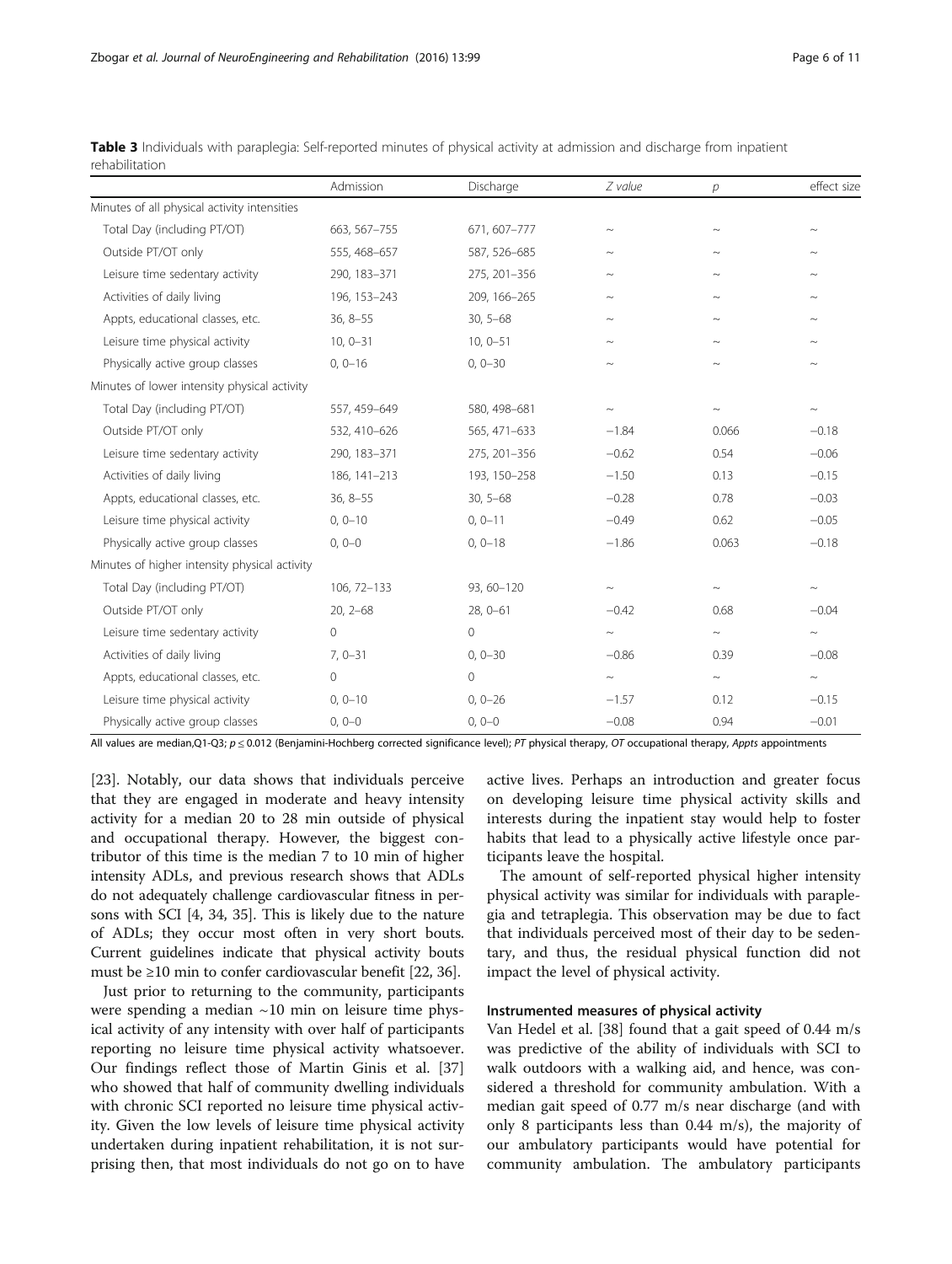|                                               | Admission    | Discharge    | Z value                   | $\mathcal{D}$ | effect size               |
|-----------------------------------------------|--------------|--------------|---------------------------|---------------|---------------------------|
| Minutes of all physical activity intensities  |              |              |                           |               |                           |
| Total Day (including PT/OT)                   | 641, 558-690 | 679, 591-755 | $\sim$                    | $\sim$        | $\widetilde{\phantom{m}}$ |
| Outside PT/OT only                            | 533, 462-592 | 556, 488-657 | $\widetilde{\phantom{m}}$ | $\sim$        | $\sim$                    |
| Leisure time sedentary activity               | 264, 182-324 | 235, 158-311 | $\sim$                    | $\sim$        | $\sim$                    |
| Activities of daily living                    | 193, 157-241 | 215, 151-266 | $\sim$                    | $\sim$        | $\widetilde{\phantom{m}}$ |
| Appts, educational classes, etc.              | $30, 7 - 46$ | $28, 0 - 62$ | $\sim$                    | $\sim$        | $\sim$                    |
| Leisure time physical activity                | $0.0 - 13$   | $11.0 - 30$  | $\sim$                    | $\sim$        | $\sim$                    |
| Physically active group classes               | $0, 0 - 24$  | $0, 0 - 31$  | $\sim$                    | $\sim$        | $\sim$                    |
| Minutes of lower intensity physical activity  |              |              |                           |               |                           |
| Total Day (including PT/OT)                   | 525, 442-582 | 558, 460-661 | $\widetilde{\phantom{m}}$ | $\sim$        | $\sim$                    |
| Outside PT/OT only                            | 489, 426-563 | 497, 411-620 | $-1.01$                   | 0.31          | $-0.11$                   |
| Leisure time sedentary activity               | 264, 182-324 | 235, 158-311 | $-0.46$                   | 0.65          | $-0.05$                   |
| Activities of daily living                    | 170, 139-211 | 197, 138-247 | $-1.24$                   | 0.21          | $-0.14$                   |
| Appts, educational classes, etc.              | $30, 7 - 46$ | $28, 0 - 62$ | $-0.46$                   | 0.64          | $-0.05$                   |
| Leisure time physical activity                | $0, 0 - 8$   | $0, 0-6$     | $-0.61$                   | 0.54          | $-0.07$                   |
| Physically active group classes               | $0, 0 - 0$   | $0, 0 - 23$  | $-1.94$                   | 0.053         | $-0.21$                   |
| Minutes of higher intensity physical activity |              |              |                           |               |                           |
| Total Day (including PT/OT)                   | 103, 66-138  | 96, 48-171   | $\widetilde{\phantom{m}}$ | $\sim$        | $\sim$                    |
| Outside PT/OT only                            | $22, 0 - 71$ | $26, 0 - 67$ | $-0.92$                   | 0.36          | $-0.10$                   |
| Leisure time sedentary activity               | 0            | 0            | $\sim$                    | $\sim$        | $\sim$                    |
| Activities of daily living                    | $9,0-32$     | $10, 0 - 33$ | $-0.11$                   | 0.91          | $-0.01$                   |
| Appts, educational classes, etc.              | $\mathbf{0}$ | $\mathbf{0}$ | $\sim$                    | $\sim$        | $\sim$                    |
| Leisure time physical activity                | $0, 0 - 0$   | $0, 0 - 21$  | $-2.15$                   | 0.031         | $-0.24$                   |
| Physically active group classes               | $0, 0 - 11$  | $0, 0 - 0$   | $-0.43$                   | 0.67          | $-0.05$                   |

<span id="page-6-0"></span>

|                | Table 4 Individuals with tetraplegia: Self-reported minutes of physical activity at admission and discharge from inpatient |  |  |
|----------------|----------------------------------------------------------------------------------------------------------------------------|--|--|
| rehabilitation |                                                                                                                            |  |  |

All values are median,Q1-Q3; p ≤ 0.012 (Benjamini-Hochberg corrected significance level); Z Z-value, PT physical therapy, OT occupational therapy, Appts appointments

demonstrated a median 1097 daily steps by discharge measured by the accelerometers which is at the lower range of daily steps that individuals living with disability and/or chronic illness demonstrate (average of 1200– 8800 steps/day) [[39\]](#page-10-0). However, the variability was large in our cohort with 1/3 of individuals with fewer than 500 daily steps. While such variability is attributed in part due to differences in functional ability and variability in accelerometry-measured activity [[18\]](#page-9-0), a lack of encouragement or opportunities to accrue walking steps

|  | Table 5 Wrist accelerometry and step counts at admission and discharge from inpatient rehabilitation |  |  |  |  |
|--|------------------------------------------------------------------------------------------------------|--|--|--|--|
|  |                                                                                                      |  |  |  |  |

|                                         | Admission    | Discharge      | Z value                   | р           | effect size               |
|-----------------------------------------|--------------|----------------|---------------------------|-------------|---------------------------|
| Particiapants with paraplegia           |              |                |                           |             |                           |
| Wrist Accelerometry: Total Day          | 194, 135-258 | 227, 165-305   | $\widetilde{\phantom{m}}$ | $\sim$      | $\widetilde{\phantom{m}}$ |
| Wrist Accelerometry: Outside PT/OT only | 151.112-229  | 209, 138-273   | $-2.29$                   | 0.022       | $-0.22$                   |
| Participants with tetraplegia           |              |                |                           |             |                           |
| Wrist Accelerometry: Total Day          | 75, 29-141   | 112, 35-183    | $\widetilde{\phantom{m}}$ | $\sim$      | $\widetilde{\phantom{m}}$ |
| Wrist Accelerometry: Outside PT/OT only | 62.20-113    | 99, 29-148     | $-4.02$                   | $< 0.0001*$ | $-0.44$                   |
| <b>Ambulatory Participants</b>          |              |                |                           |             |                           |
| Hip Accelerometry: Total Day            | $63.0 - 726$ | 1488, 236-3593 | $\widetilde{\phantom{m}}$ | $\sim$      | $\widetilde{\phantom{m}}$ |
| Hip Accelerometry: Outside PT/OT only   | $0.0 - 662$  | 1097, 176-3130 | $-3.98$                   | $< 0.0001*$ | $-0.49$                   |

Wrist accelerometry values reported in kilocounts; Hip accelerometry values reported as steps; All values are median, Q1-Q3; \*p  $\leq$  0.012 (Benjamini-Hochberg corrected significance level), PT physical therapy; OT occupational therapy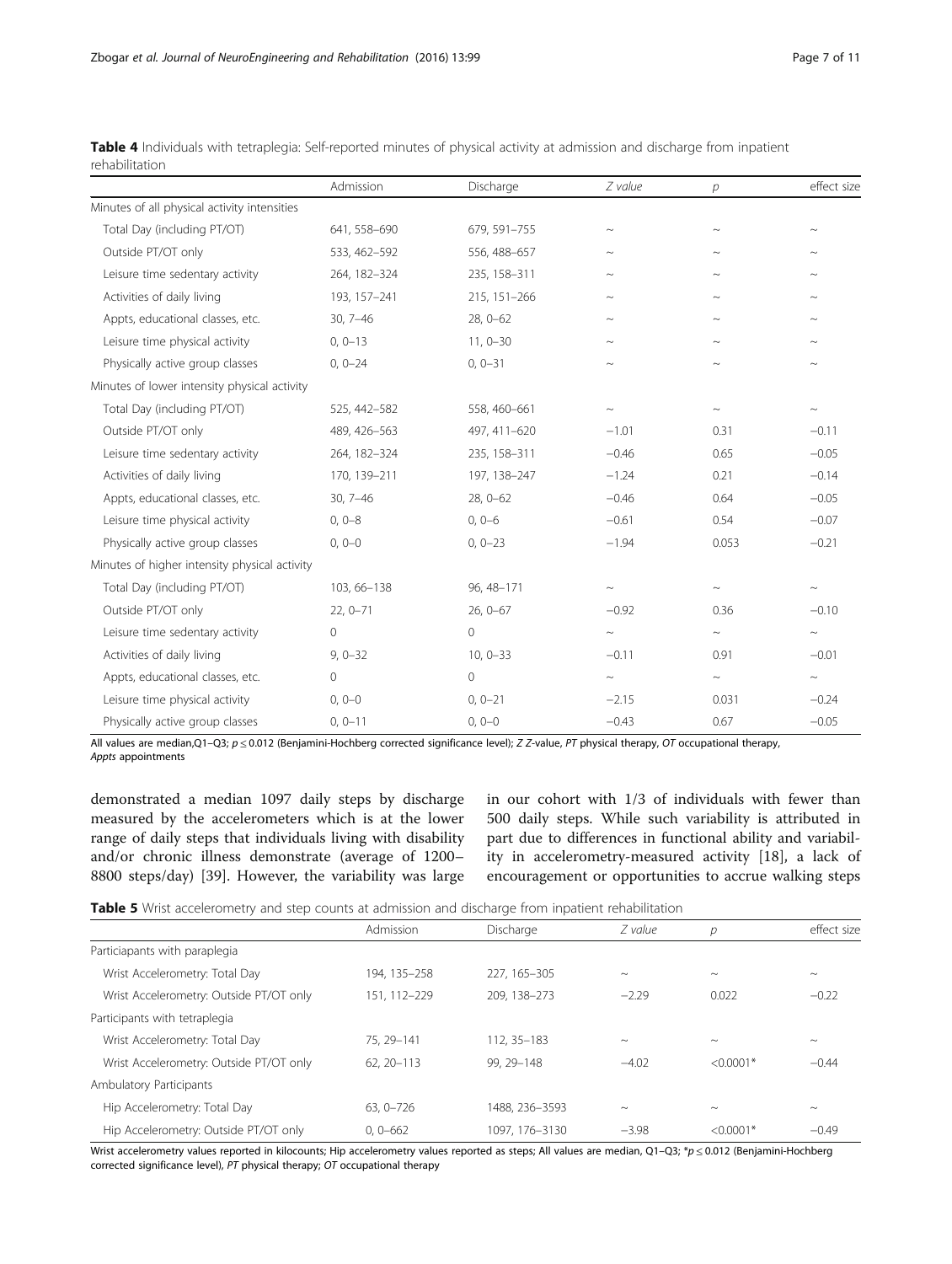<span id="page-7-0"></span>

will also influence the levels of physical activity. Measuring walking steps during structured therapy or outside of therapy is not part of usual practice. In the future, non-obtrusive measures such as accelerometers could enable clinicians and patients to monitor and progress physical activity levels, and compare with targets, as well as with existing physical activity guidelines: individuals accumulating less than 5,000 steps/day are classified as sedentary [[40, 41](#page-10-0)]. Such values will also serve as baseline activity from which to build novel clinical trials to increase physical activity within the rehabilitation setting.

Individuals with paraplegia maintain innervation of the upper extremities and, as expected, undertake more upper extremity physical activity as measured by wrist accelerometers than individuals with tetraplegia. The more prevalent use of manual wheelchairs among those with paraplegia relative to those with tetraplegia is likely a large contributor to this difference. Individuals with tetraplegia increased their upper extremity physical activity significantly from admission to discharge commensurate with improvements in clinical measures.

# Self-report versus instrumented measures of physical activity

The accelerometers at the hip and wrist were sensitive to detecting an increase in physical activity over the inpatient stay suggesting that individuals are more active at discharge compared to admission. The finding that accelerometers could detect differences in physical activity over the inpatient stay, as well as between individuals with paraplegia and tetraplegia, provides validity to this technology as an easy and unobtrusive method to measure physical activity [[18\]](#page-9-0). However, individuals do not indicate an increase in physical activity through selfreport methods. This discrepancy may be due to recall bias inherent within self-report measures. Alternatively, the fact that individuals are doing more physical activity without any major perception of this suggests that individuals have the capacity to increase their levels of physical activity over the inpatient stay.

# Limitations

Accelerometry may underestimate the number of steps particularly near admission for individuals with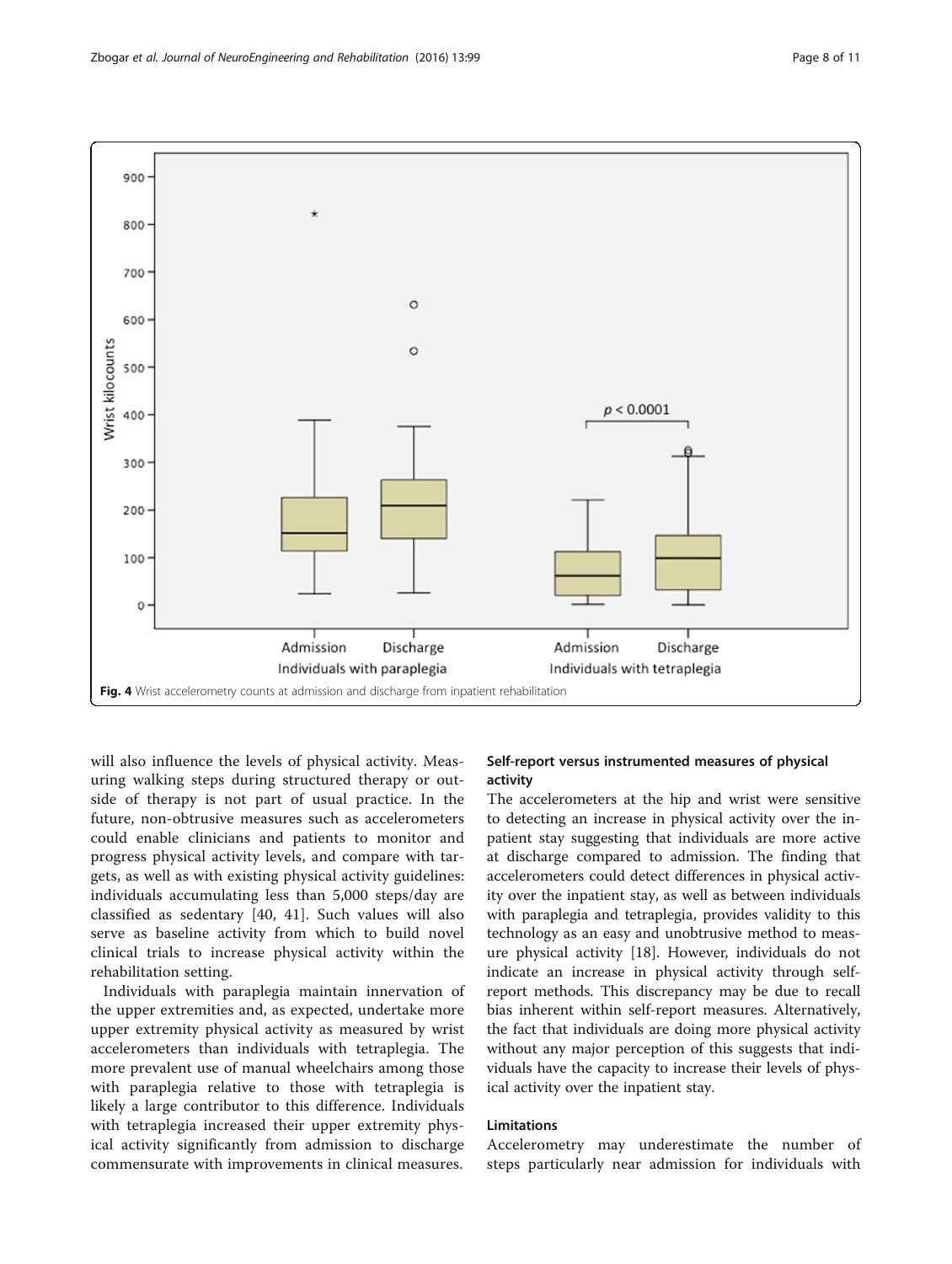<span id="page-8-0"></span>

SCI who are learning to walk again and steps are very slow [\[42](#page-10-0)]. On the other hand, some movements that are recorded via accelerometry can give a 'false positive' of the participant doing activity (e.g., assisted transfer).

It has been shown that a 'wear effect' may occur when wearing accelerometers such that individuals are more active when the monitors are worn [\[43](#page-10-0)]. We believe this potential was minimized in our study due to the regimented nature of participant's days in an inpatient setting.

Individuals tend to overrate their physical activity participation during recall questionnaires [\[44\]](#page-10-0). Furthermore self-report can be unreliable due to poor memory and limited insight. We believe we minimized some issues of recall by administering the PARA-SCI at the end of each day with a trained researcher to facilitate the individual to recollect the events of the day.

# Conclusion

Physical activity is low outside of structured therapy sessions with half of the time spent on sedentary leisure activities. Increases in physical activity over the inpatient stay were detected using hip and wrist accelerometers (representing walking and upper extremity physical activity, respectively), but not using self-report measures, suggesting that individuals may have the capacity to increase their levels of physical activity over the inpatient stay. Our recommendation to increase physical activity outside of PT and OT sessions involves changes in informal and structured exercise. We suggest strategies such as recreational therapy or behavioural counseling to develop leisure time physical activity skills and interests during the inpatient stay which foster habits that lead to a physically active lifestyle once participants leave the hospital. We also suggest the addition of a group class focused on movements that elicit an increase in heart rate to a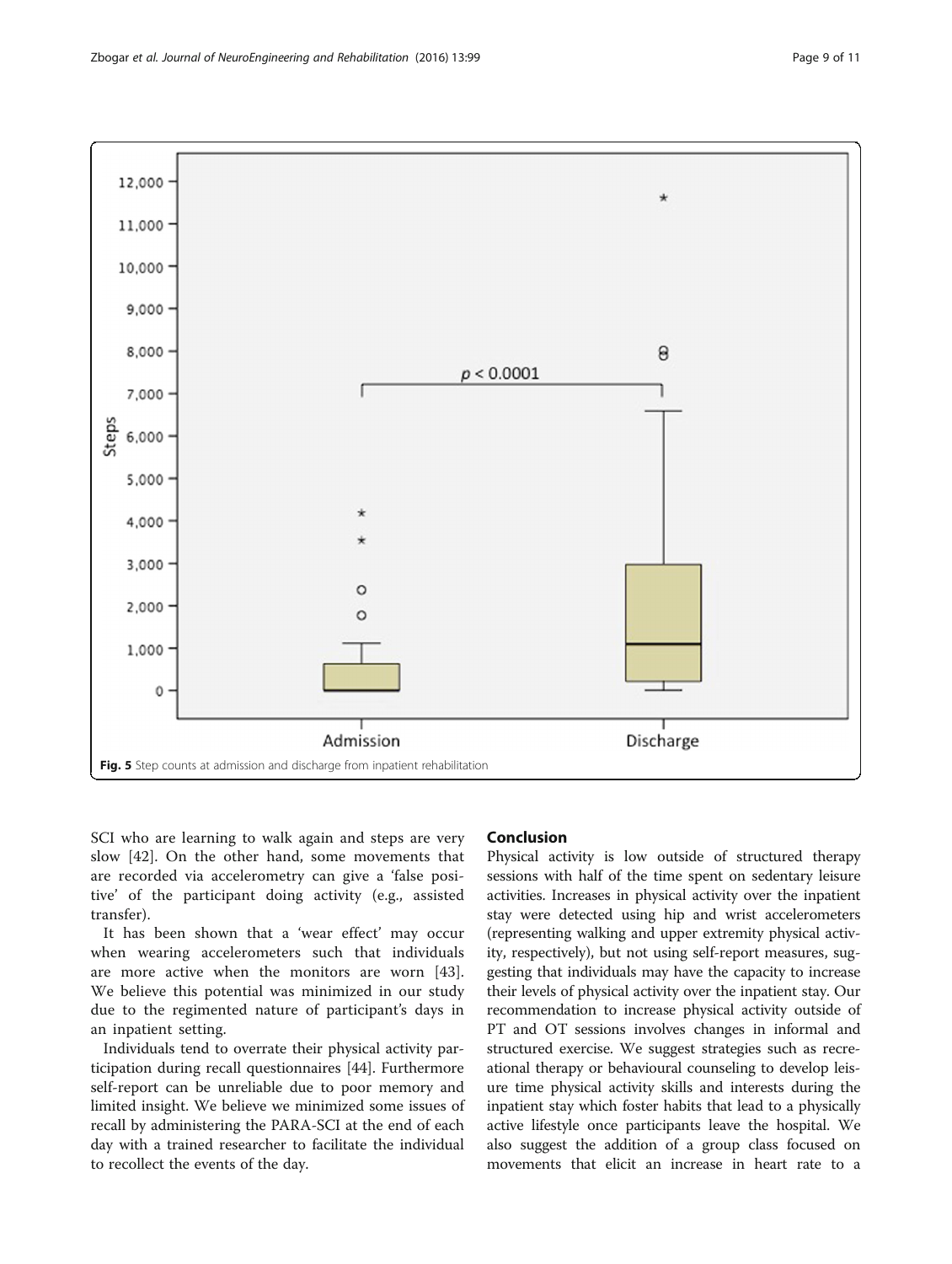<span id="page-9-0"></span>moderate or heavy intensity for 20 min. Participation in such a class may be enhanced by ensuring that the class is a recognized part of the rehabilitation program (as with PT and OT sessions), by promoting the social aspects of group classes, and providing the various modalities, assistance, and infrastructure necessary to engage individuals with different levels of functional ability.

#### Abbreviations

10MWT: 10 Meter walk test; ADL: Activity of daily living; GRASSP: Graded redefined assessment of strength, sensibility and prehension; OT: Occupational therapy; PARA-SCI: Physical activity recall assessment for people with spinal cord injury; PT: Physical therapy; SCI: Spinal cord injury; WISCI II: Walking index for spinal cord injury

#### **Acknowledgements**

DZ is supported by a Doctoral Frederick Banting and Charles Best Canada Graduate Scholarship from the Canadian Institutes of Health Research. JJE is supported by the Canada Research Chair Program. We thank the research assistants for their work, especially Erika Brown, Jenna Homer, and Amanda Mow, and the rehabilitation centres, therapists, and individuals who participated in this study.

#### Funding

This research received no specific grant from any funding agency in the public, commercial, or not-for-profit sectors.

#### Availability of data and material

The dataset supporting the conclusions of this article is available by contacting the corresponding author.

#### Authors' contributions

DZ was responsible for all data collection, analysis, and manuscript composition. JJE was the supervisory author on this project and was involved throughout in concept formation, interpretation of results, and was the key editor of the manuscript. AVK, WCM, and MV provided ongoing feedback and contributed to manuscript edits. All authors read and approved the final manuscript.

#### Competing interests

The authors declare that they have no competing interests.

#### Consent for publication

Not applicable.

#### Ethics approval and consent to participate

All projects and associated methods were approved by the University of British Columbia's Research Ethics Board (certificate number: H09-02633) and Toronto Rehabilitation Institute-University Health Network's Research Ethics Board (certificate number: 10–033). All participants provided informed consent before study enrolment.

#### Author details

<sup>1</sup> Rehabilitation Research Program, Vancouver Coastal Health Research Institute, 4255 Laurel Street, V5Z 2G9 Vancouver, BC, Canada. <sup>2</sup>International Collaboration on Repair Discoveries, Vancouver, Canada. <sup>3</sup>Department of Physical Therapy, Faculty of Medicine, University of British Columbia, Vancouver, Canada. <sup>4</sup> Department of Occupational Science & Occupational Therapy, Faculty of Medicine, University of British Columbia, Vancouver, Canada. <sup>5</sup>Division of Physical Medicine and Rehabilitation, Faculty of Medicine, University of British Columbia, Vancouver, Canada. <sup>6</sup>University Health Network-Toronto Rehabilitation Institute, Toronto, Canada. <sup>7</sup> Department of Physical Therapy, Faculty of Medicine, University of Toronto, Toronto, Canada.

# Received: 25 July 2016 Accepted: 10 November 2016

#### References

- Jacobs PL, Nash MS. Exercise recommendations for individuals with spinal cord injury. Sports Med. 2004;34(11):727–51.
- 2. Sumida M, Fujimoto M, Tokuhiro A, Tominaga T, Magara A, Uchida R. Early rehabilitation effect for traumatic spinal cord injury. Arch Phys Med Rehabil. 2001;82(3):391–5.
- 3. Scivoletto G, Morganti B, Molinari M. Early versus delayed inpatient spinal cord injury rehabilitation: an Italian study. YAPMR. 2005;86(3):512–6.
- 4. Janssen TW, Van Oers CA, van der Woude LH, Hollander AP. Physical strain in daily life of wheelchair users with spinal cord injuries. Med Sci Sports Exerc. 1994;26(6):661–70.
- 5. Dallmeijer AJ, van der Woude LH, Hollander AP, Van As HH. Physical performance during rehabilitation in persons with spinal cord injuries. Med Sci Sports Exerc. 1999;31(9):1330–5.
- 6. van den Berg-Emons RJ, Bussmann JB, Haisma JA, Sluis TA, van der Woude LH, Bergen MP, et al. A Prospective Study on Physical Activity Levels After Spinal Cord Injury During Inpatient Rehabilitation and the Year After Discharge. Arch Phys Med Rehabil. 2008;89(11):2094–101.
- 7. Zbogar D, Eng J, Noble J, Miller WC, Krassioukov AV, Verrier MC. Cardiovascular stress during inpatient spinal cord injury physical and occupational therapy. Arch Phys Med Rehabil. 2015;96(10):e67.
- 8. Zbogar D, Eng JJ, Miller WC, Krassioukov AV, Verrier MC. Self-reported physical activity of individuals with SCI at admission and discharge from inpatient rehabilitation. J Spinal Cord Med. 2012;35(5):439. Available from: [http://www.ncbi.nlm.nih.gov/pmc/articles/PMC3459571/.](http://www.ncbi.nlm.nih.gov/pmc/articles/PMC3459571/)
- 9. Zbogar D, Eng JJ, Miller WC, Krassioukov AV, Verrier MC. Movement repetitions in physical and occupational therapy during spinal cord injury rehabilitation. Spinal Cord [Internet]. 2016 Oct 18. Available from: http://www.nature.com/doifinder/10.1038/sc.2016.129
- 10. Nooijen CFJ, De Groot S, Postma K, Bergen MP, Stam HJ, Bussmann JBJ, et al. A more active lifestyle in persons with a recent spinal cord injury benefits physical fitness and health. Spinal Cord. 2012;50(4):320–3.
- 11. Foy T, Perritt G, Thimmaiah D, Heisler L, Offutt JL, Cantoni K, et al. The SCIRehab project: treatment time spent in SCI rehabilitation. Occupational therapy treatment time during inpatient spinal cord injury rehabilitation. J Spinal Cord Med. 2011;34(2):162–75.
- 12. Taylor-Schroeder S, LaBarbera J, McDowell S, Zanca JM, Natale A, Mumma S, et al. The SCIRehab project: treatment time spent in SCI rehabilitation. Physical therapy treatment time during inpatient spinal cord injury rehabilitation. J Spinal Cord Med. 2011;34(2):149–61.
- 13. Van Langeveld SA, Post MW, Van Asbeck FW, Ter Horst P, Leenders J, Postma K, et al. Contents of physical therapy, occupational therapy, and sports therapy sessions for patients with a spinal cord injury in three Dutch rehabilitation centres. Disabil Rehabil. 2011;33(5):412–22.
- 14. Koopman A, Eken M, Bezeij T, Valent L, Houdijk H. Does clinical rehabilitation impose sufficient cardiorespiratory strain to improve aerobic fitness? J Rehabil Med. 2013;45(1):92–8.
- 15. New PW, Marshall R. International Spinal Cord Injury Data Sets for nontraumatic spinal cord injury. Spinal Cord Nature Publishing Group. 2014; 52(2):123–32.
- 16. Straker L, Campbell A. Translation equations to compare ActiGraph GT3X and Actical accelerometers activity counts. BMC Med Res Methodol BioMed Central. 2012;12(1):54.
- 17. Lyden K, Kozey SL, Staudenmeyer JW, Freedson PS. A comprehensive evaluation of commonly used accelerometer energy expenditure and MET prediction equations. Eur J Appl Physiol Springer-Verlag. 2011;111(2):187–201.
- 18. Zbogar D, Eng JJ, Miller WC, Krassioukov AV, Verrier MC. Reliability and validity of daily physical activity measures during inpatient spinal cord injury rehabilitation. SAGE Open Medicine SAGE Publications. 2016;4:1–9.
- 19. Latimer AE, Martin Ginis KA, Craven BC, Hicks AL. The physical activity recall assessment for people with spinal cord injury: validity. Med Sci Sports Exerc. 2006;38(2):208–16.
- 20. Martin Ginis KA, Phang SH, Latimer AE, Arbour-Nicitopoulos KP. Reliability and validity tests of the leisure time physical activity questionnaire for people with spinal cord injury. Arch Phys Med Rehabil. 2012;93(4):677–82.
- 21. Martin Ginis KA, Latimer AE, Hicks AL, Craven BC. Development and evaluation of an activity measure for people with spinal cord injury. Med Sci Sports Exerc. 2005;37(7):1099–111.
- 22. Garber CE, Blissmer B, Deschenes MR, Franklin BA, Lamonte MJ, Lee I-M, et al. American College of Sports Medicine position stand. Quantity and quality of exercise for developing and maintaining cardiorespiratory,